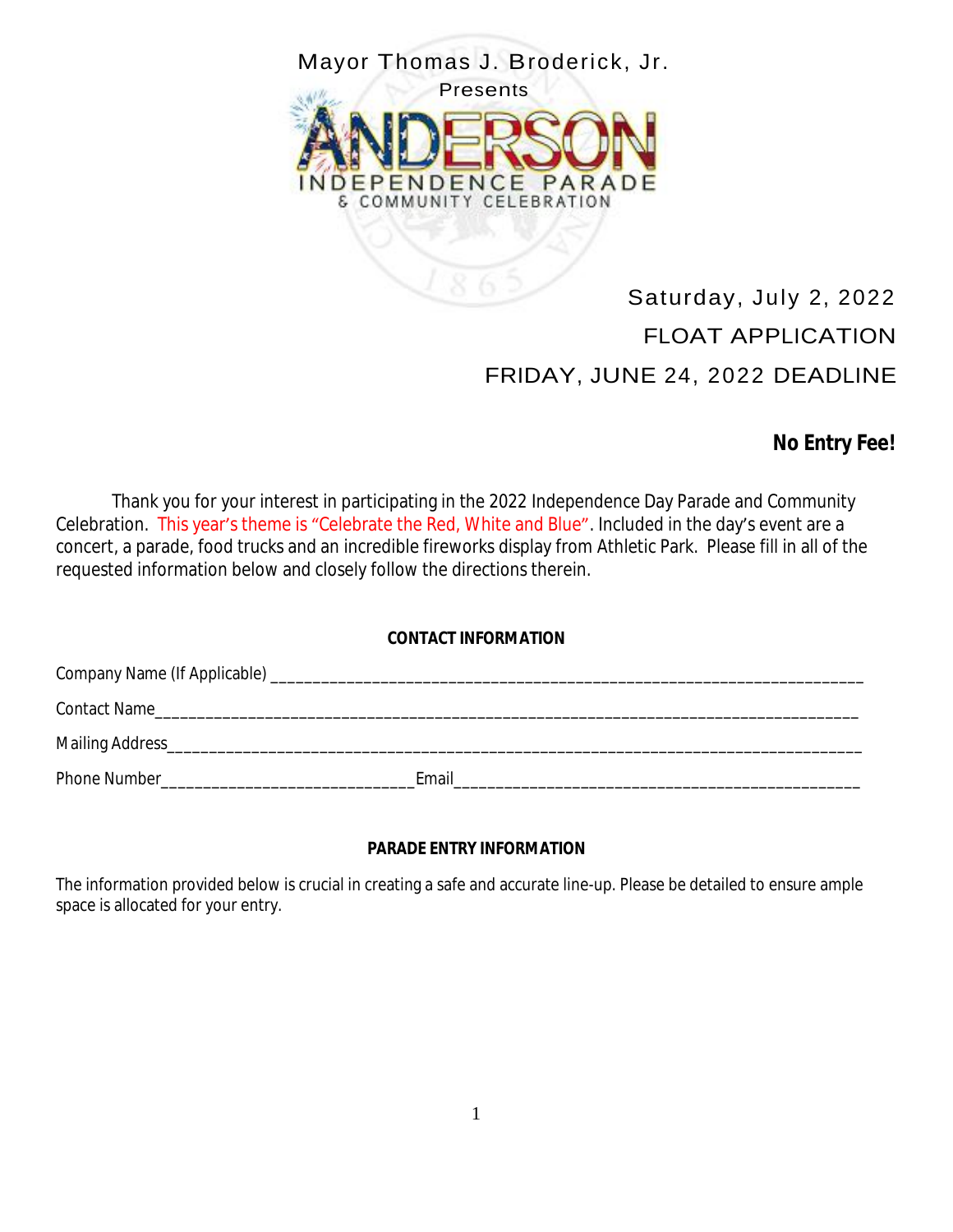#### **PARADE PARTICIPATION RULES**

FLOATS MUST HAVE PATRIOTIC OR THEMED DÉCOR (Celebrate the Red, White and Blue!) AND/OR LIGHTING.

YOU MAY NOT THROW CANDY FROM FLOATS OR VEHICLES. CANDY MUST BE HANDED DIRECTLY TO THE CROWD BY WALKERS. NO FLYERS OR PAPERS OF ANY KIND ARE TO BE HANDED TO THE CROWD.

MUSIC VOLUME MUST BE AT APPROPRIATE LEVELS AND MUST NOT CONTAIN PROFANITY.

NO HORSES.

VIOLATORS WILL BE DIRECTED OUT OF THE PARADE ROUTE BY PARADE MARSHALS.

#### **TIMELINE & DETAILS**

#### CHECK-IN: LINE UP WILL BE ON MAIN STREET BETWEEN 8TH STREET AND THE TRUMAN BRIDGE. <u>THE ONLY WAY TO</u> **CHECK-IN IS BY ENTERING MAIN STREET (TRUMAN BRIDGE) VIA UNIVERSITY BOULEVARD. YOU WILL STOP AT A MARKED TENT ON THE EAST END OF TRUMAN BRIDGE TO RECEIVE YOUR PLACEMENT INSTRUCTIONS. WATCH FOR SIGNS. AGAIN, THERE WILL BE NO OTHER WAY IN TO THE PARADE LINE UP BESIDE THROUGH THE EAST END OF TRUMAN BRIDGE. CHECK-IN TIME STARTS AT 5:30PM**. **ARRIVE EARLY**.

5:00PM – STREETS AND TRAFFIC LANES CLOSED FOR PARADE ROUTE AND LINE UP

5:30PM – CHECK-IN AND LINE-UP FOR PARADE ENTRIES

6:45PM – ALL PARADE ENTRIES TO BE IN PLACE, POLICE ESCORT TO PARADE START LINE

7:00PM-8:00PM – ANDERSON INDEPENDENCE PARADE

8:30PM – COREY COX CONCERT ON STAGE LOCATED IN ATHLETIC PARK

10:00PM - FIREWORKS FROM ATHLETIC PARK

**ROUTE**: THE STARTING POINT OF THE PARADE IS AT 8<sup>TH</sup>/MAIN STREET. PARADE GOES SOUTH ON MAIN TO 14<sup>TH</sup>. PARADE TURNS RIGHT (WEST) TO JACKSON. THE ROUTE HEADS NORTH ON JACKSON TO 8<sup>TH</sup> ST.

**DISCHARGE**: AT THE PARADE'S END, ENTRIES ARE STRONGLY ENCOURAGED TO CONTINUE NORTH ON JACKSON TURNING RIGHT ON 5<sup>TH</sup> STREET TO MAIN. FROM THERE YOU ARE FREE TO RETURN TO YOUR STAGING LOCATION.

#### **LINE-UP DETAILS**

An email containing the final line-up order and details will be sent out to the email contact you provide on page 1 of this form, one to two days before the parade. Please communicate the information in this email to your group. It is advisable to have a set place for a staging location for your group to meet before and after the parade. Athletic Park will be open for this purpose. **Participants may not drive their cars into the parade staging/ line up area on Main Street**. They must park and walk to the floats. The staging and line up area is for floats and approved vehicles only.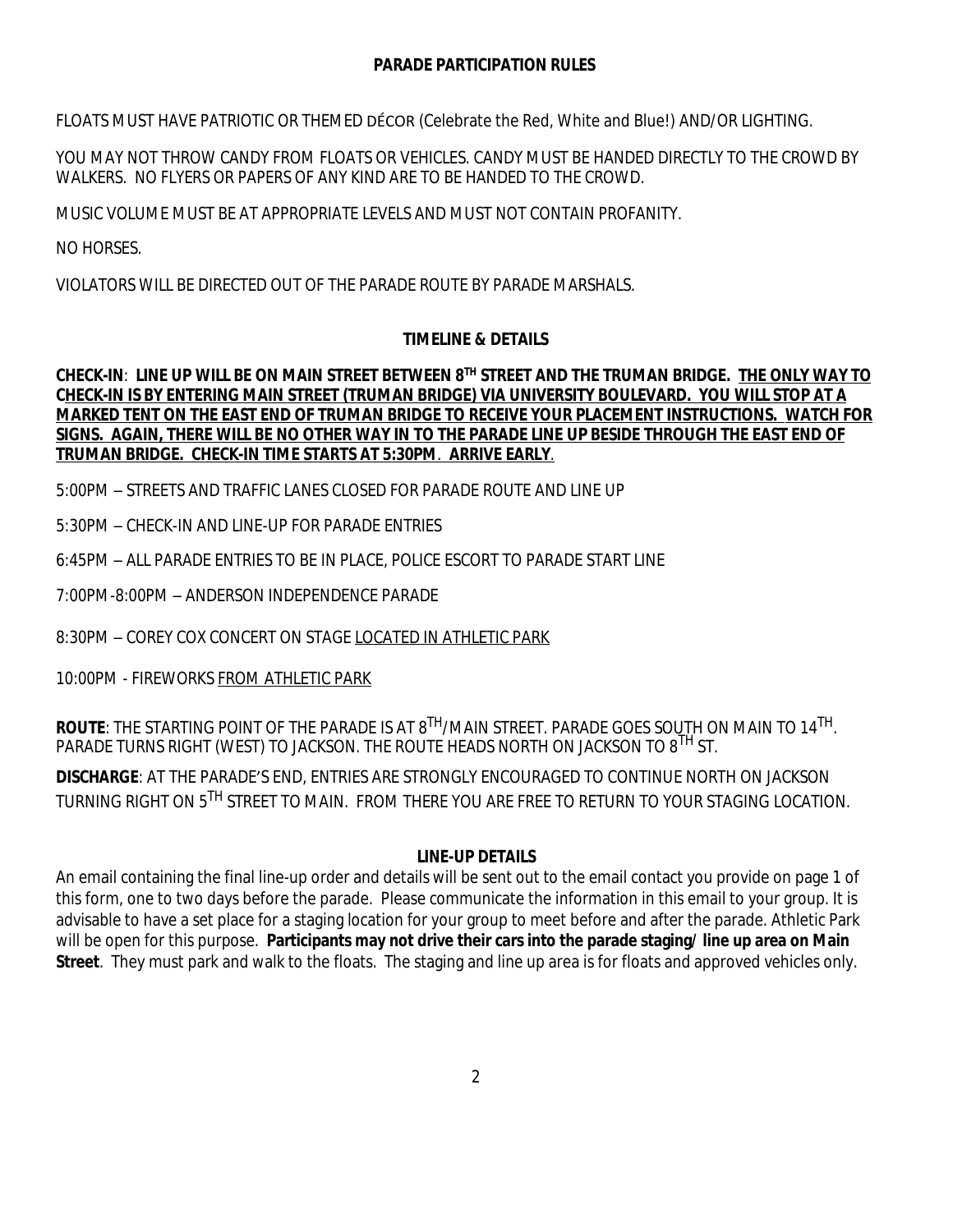#### **LIABILITY RELEASE**

I AGREE TO INDEMNIFY AND HOLD HARMLESS THE CITY OF ANDERSON, ITS OFFICERS, EMPLOYEES, AGENTS, CONSULTANTS, SUBCONTRACTORS, INSURERS, AND RESPRESENTATIVES (COLLECTIVELY THE "CITY"), FOR ANY LOSS, DAMAGE OR INJURY TO MYSELF OR MY PROPERTY IN ANY WAY RELATED TO MY PARTICIPATION IN CITY PROGRAMS. THIS RELEASE OF LIABILITY APPLIES TO ME AS WELL AS ANY OF MY CHILDREN, PERSONAL REPRESENTATIVE, ASSIGNS, HEIRS AND NEXT OF KIN. I AUTHORIZE THE CITY IN A MEDICAL EMERGENCY TO SEEK EMERGENCY MEDICAL ASSISTANCE AT MY EXPENSE. I GIVE PERMISSION TO THE CITY TO USE ANY PHOTOGRAPHS, VIDEOTAPE OR OTHER MEDIA RECORD OF MY PARTICIPATION IN CITY PROGRAMS FOR ANY LAWFUL PURPOSE, WITHOUT COMPENSATION.

|                                                                      | DATE:<br>$\mathcal{L}(\mathcal{L}(\mathcal{L}(\mathcal{L}(\mathcal{L}(\mathcal{L}(\mathcal{L}(\mathcal{L}(\mathcal{L}(\mathcal{L}(\mathcal{L}(\mathcal{L}(\mathcal{L}(\mathcal{L}(\mathcal{L}(\mathcal{L}(\mathcal{L}(\mathcal{L}(\mathcal{L}(\mathcal{L}(\mathcal{L}(\mathcal{L}(\mathcal{L}(\mathcal{L}(\mathcal{L}(\mathcal{L}(\mathcal{L}(\mathcal{L}(\mathcal{L}(\mathcal{L}(\mathcal{L}(\mathcal{L}(\mathcal{L}(\mathcal{L}(\mathcal{L}(\mathcal{L}(\mathcal{$ |  |
|----------------------------------------------------------------------|----------------------------------------------------------------------------------------------------------------------------------------------------------------------------------------------------------------------------------------------------------------------------------------------------------------------------------------------------------------------------------------------------------------------------------------------------------------------|--|
|                                                                      |                                                                                                                                                                                                                                                                                                                                                                                                                                                                      |  |
| IF UNDER THE AGE OF 18, A PARENT OR GUARDIAN SIGNATURE IS NECESSARY. |                                                                                                                                                                                                                                                                                                                                                                                                                                                                      |  |
|                                                                      | DATE: the contract of the contract of the contract of the contract of the contract of the contract of the contract of the contract of the contract of the contract of the contract of the contract of the contract of the cont                                                                                                                                                                                                                                       |  |
|                                                                      |                                                                                                                                                                                                                                                                                                                                                                                                                                                                      |  |

*ALL PARTICIPANTS MUST SIGN LIABILITY RELEASE. PLEASE PRINT GROUP LIABILITY RELEASE PAGES AS NEEDED.*

PLEASE MAIL OR EMAIL FORM TO:

CITY OF ANDERSON ATTN: DICK SYMMES 120 E  $8^{TH}$  ST. ANDERSON, IN 46016

EMAIL: [DCOUCH@CITYOFANDERSON.COM](mailto:DCOUCH@CITYOFANDERSON.COM)

QUESTIONS: 765/648-6000

# **FRIDAY, JUNE 24, 2022 DEADLINE LATE ENTRIES NOT ACCEPTED**